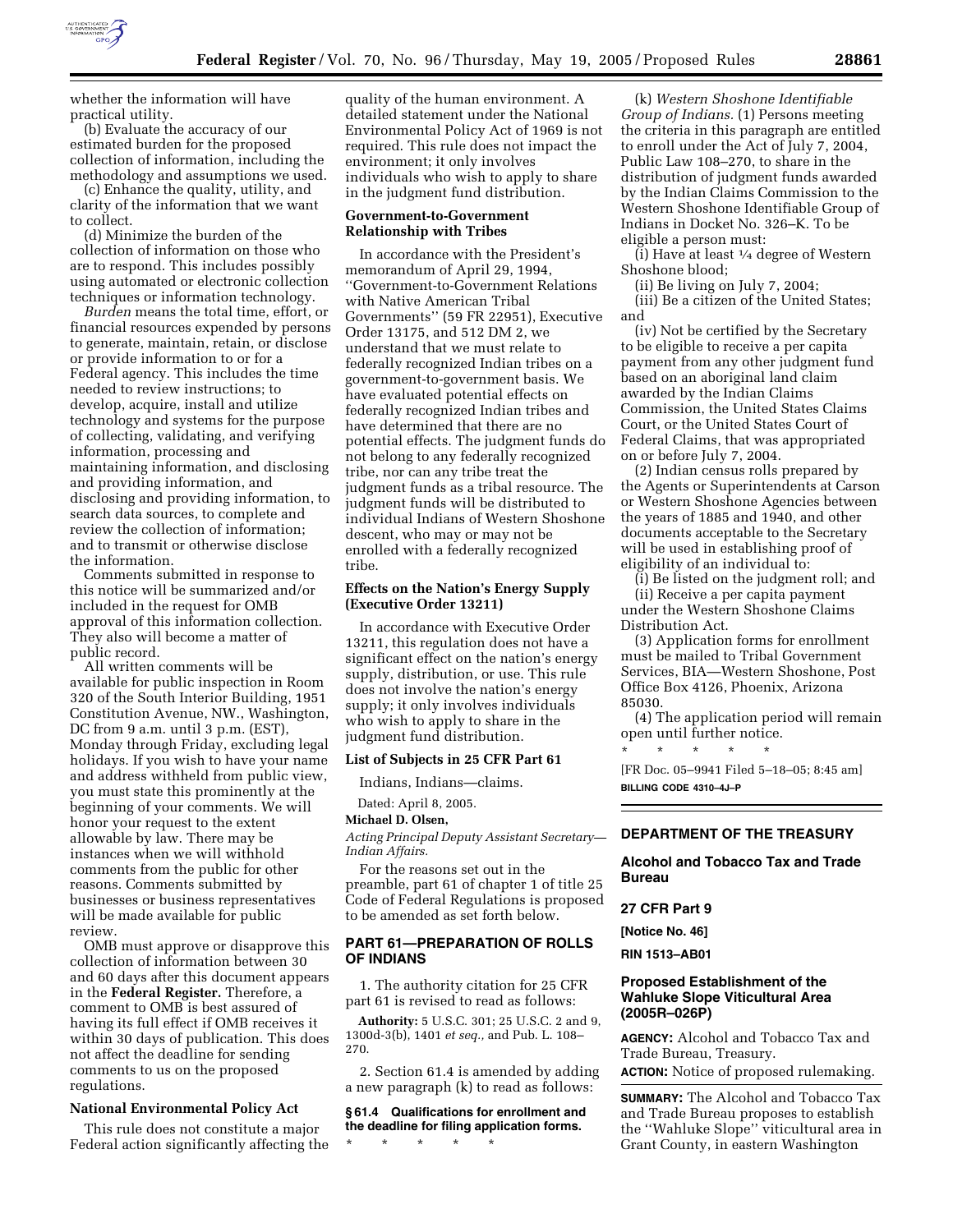State. The proposed 81,000-acre area is totally within the established Columbia Valley viticultural area. We designate viticultural areas to allow vintners to better describe the origin of their wines and to allow consumers to better identify wines they may purchase. We invite comments on this proposed addition to our regulations.

**DATES:** We must receive written comments on or before July 18, 2005.

**ADDRESSES:** You may send comments to any of the following addresses:

• Chief, Regulations and Procedures Division, Alcohol and Tobacco Tax and Trade Bureau, Attn: Notice No. 46, P.O. Box 14412, Washington, DC 20044– 4412.

• 202–927–8525 (facsimile).

• *nprm@ttb.gov* (e-mail).

• *http://www.ttb.gov/alcohol/rules/ index.htm.* An online comment form is posted with this notice on our Web site.

• *http://www.regulations.gov* (Federal e-rulemaking portal; follow instructions for submitting comments).

You may view copies of this notice, the petition, the appropriate maps, and any comments we receive about this notice by appointment at the TTB Library, 1310 G Street, NW., Washington, DC 20220. To make an appointment, call 202–927–2400. You may also access copies of the notice and comments online at *http://www.ttb.gov/ alcohol/rules/index.htm.*

See the Public Participation section of this notice for specific instructions and requirements for submitting comments, and for information on how to request a public hearing.

**FOR FURTHER INFORMATION CONTACT:** N.A. Sutton, Regulations and Procedures Division, Alcohol and Tobacco Tax and Trade Bureau, 925 Lakeville St., No. 158, Petaluma, California 94952; telephone 415–271–1254.

### **SUPPLEMENTARY INFORMATION:**

### **Background on Viticultural Areas**

## *TTB Authority*

Section 105(e) of the Federal Alcohol Administration Act (the FAA Act, 27 U.S.C. 201 *et seq.*) requires that alcohol beverage labels provide consumers with adequate information regarding product identity and prohibits the use of misleading information on those labels. The FAA Act also authorizes the Secretary of the Treasury to issue regulations to carry out its provisions. The Alcohol and Tobacco Tax and Trade Bureau (TTB) administers these regulations.

Part 4 of the TTB regulations (27 CFR part 4) allows the establishment of definitive viticultural areas and the use

of their names as appellations of origin on wine labels and in wine advertisements. Part 9 of the TTB regulations (27 CFR part 9) contains the list of approved viticultural areas.

# *Definition*

Section 4.25(e)(1)(i) of the TTB regulations  $(27 \text{ CFR } 4.25(e)(1)(i))$  defines a viticultural area for American wine as a delimited grape-growing region distinguishable by geographical features, the boundaries of which have been recognized and defined in part 9 of the regulations. These designations allow vintners and consumers to attribute a given quality, reputation, or other characteristic of a wine made from grapes grown in an area to its geographical origin. The establishment of viticultural areas allows vintners to describe more accurately the origin of their wines to consumers and helps consumers to identify wines they may purchase. Establishment of a viticultural area is neither an approval nor an endorsement by TTB of the wine produced in that area.

### *Requirements*

Section 4.25(e)(2) of the TTB regulations outlines the procedure for proposing an American viticultural area and provides that any interested party may petition TTB to establish a grapegrowing region as a viticultural area. Section 9.3(b) of the TTB regulations requires the petition to include—

• Evidence that the proposed viticultural area is locally and/or nationally known by the name specified in the petition;

• Historical or current evidence that supports setting the boundary of the proposed viticultural area as the petition specifies;

• Evidence relating to the geographical features, such as climate, elevation, physical features, and soils that distinguish the proposed viticultural area from surrounding areas;

• A description of the specific boundary of the proposed viticultural area, based on features found on United States Geological Survey (USGS) maps; and

• A copy of the appropriate USGS map(s) with the proposed viticultural area's boundary prominently marked.

## **Wahluke Slope Petition**

The Wahluke Slope Wine Grape Growers Association, represented by Alan J. Busacca, PhD, proposes the establishment of the 81,000-acre Wahluke Slope viticultural area. Located in Grant County in eastern Washington State, the proposed area is approximately 145 miles southeast of

Seattle and immediately north of the Hanford Reservation of the United States Department of Energy (USDOE), as shown on the American Automobile Association (AAA) State Series map for Oregon and Washington, February 2003 edition. The proposed Wahluke Slope area is also entirely within the existing Columbia Valley viticultural area (27 CFR 9.74). The petition states there are currently 5,200 acres of vineyard land within the proposed area, as of the November 2004 petition date.

The petition lists the major distinguishing factors of the proposed Wahluke Slope viticultural area as including its single landform and geographic isolation, distinctive soil patterns, and unique climatic characteristics. The petition also explains how this combination of distinguishing factors creates a distinctive grape-growing region.

### *Name Evidence*

The USGS quadrangle maps of Priest Rapids and Coyote Rapids label the region within the proposed viticultural area as Wahluke Slope. The AAA State Series map for Oregon and Washington, February 2003 edition, shows Wahluke Slope north of the Hanford Reservation. The 2002 edition of the DeLorme Washington Atlas and Gazetter, included in the petition, indicates Wahluke Slope in the region of the proposed viticultural area.

The 2002 Washington Wine Grape Acreage Survey, by the Washington Agricultural Statistics Service, identifies the Wahluke Slope area within the larger Columbia Valley viticultural area, according to documentation provided in the petition. Also, the April 19, 1999, edition headline of the ''Hanford Reach,'' a USDOE publication, stated that Secretary of Energy Bill Richardson proposed to preserve a portion of the Wahluke Slope area along the Columbia River. A Grant County Tourism Press Room release dated March 24, 2004, which was included with the petition, describes the scenery and recreational opportunities in the Wahluke Slope area.

### *Boundary Evidence*

The Wahluke Slope sits on a mega alluvial plain, also known as an alluvial fan, the petition explains. The proposed boundary line encompasses the entire portion of the mega fan potentially available for vineyard development, including all land held in private ownership and small amounts of government-owned land, the petition adds. Also, according to the petition, the Wahluke Slope area is an isolated island of wine grape production, with no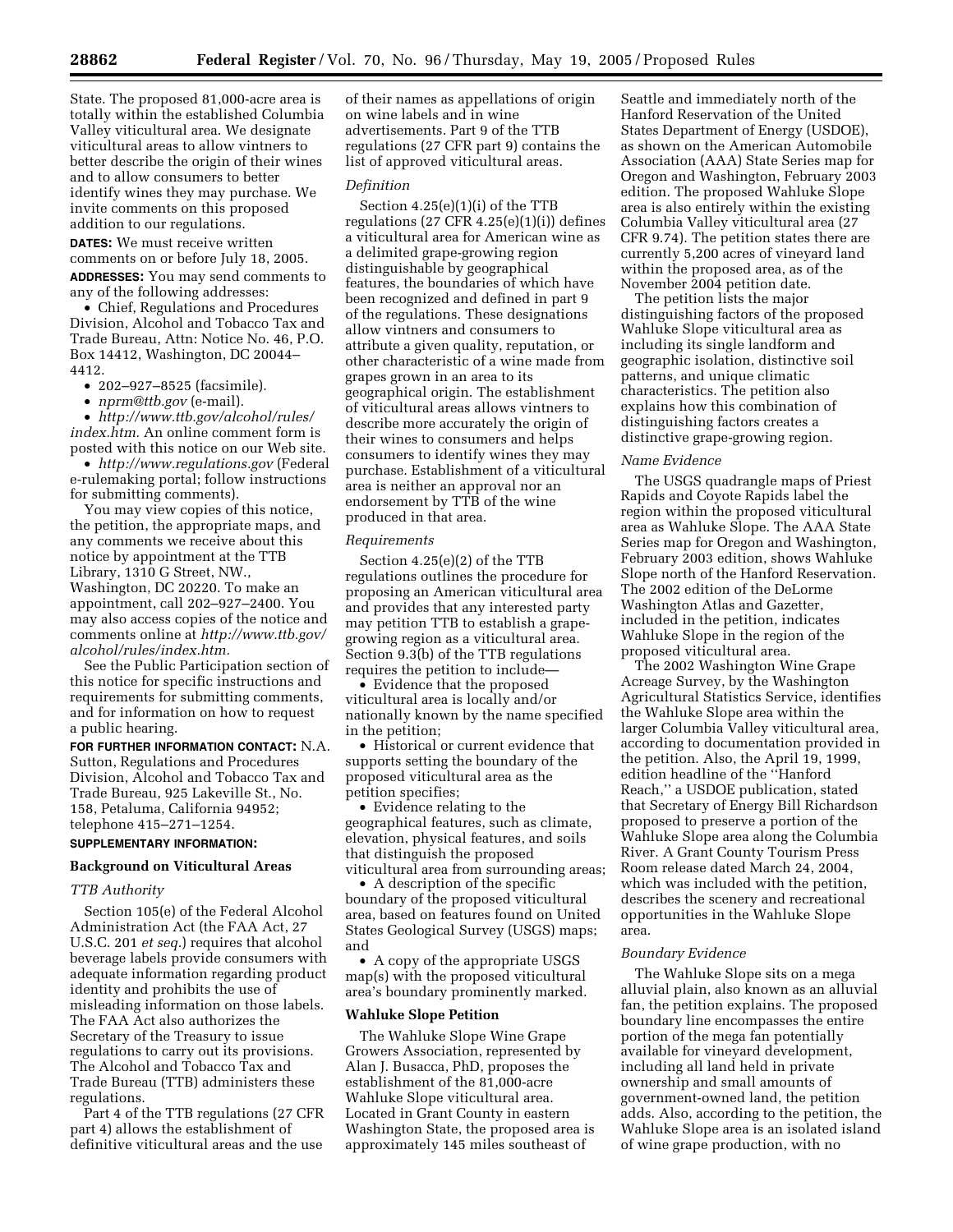known vineyards within five miles, in any direction, beyond the proposed boundary line.

Generally, lands to the east, south and west of the proposed Wahluke Slope area's boundary line are Federal-owned or State-owned property, according to the petition and USGS maps of the area. To the north, the Saddle Mountains flank the proposed area's 1,480-foot boundary line.

According to the petition, to the southeast of the proposed Wahluke Slope viticultural area, the land has a high water table, cold air pockets, and frost, which create an environment unsuitable for vineyard production. To the south of the proposed boundaries is the Hanford Reservation. The petition states that the classified activities and history of the reservation make it unsuitable for agricultural development. To the west of the Wahluke Slope area, and across the Columbia River, are steeply sloping, rugged canyons. The soils are shallow, stony, and unsuitable for any crop, as the petition explains and the USGS topographic maps confirm. Also, to the north, beyond the proposed area's 1,480-foot boundary line, the Saddle Mountains have high elevation bedrock slopes, no irrigation access, and non-agricultural soils.

The combination of terrain with unsuitable growing environments and government-owned lands surrounding the proposed Wahluke Slope viticultural area, in conjunction with the distinguishing viticultural factors of the area, makes the proposed boundary line the best and most appropriate for the proposed Wahluke Slope viticultural area, the petition emphasizes.

#### *Distinguishing Features*

The Wahluke Slope region is situated on the Columbia Plateau in eastern Washington, which is bordered by the Rocky Mountains on the north and east, the Blue Mountains to the south, and the Cascade Mountains to the west. The proposed Wahluke Slope viticultural area sits on the south-facing benchlands of the Saddle Mountains.

#### Topography

The proposed Wahluke Slope viticultural area's elevation varies from 425 feet along the Columbia River to 1,480 feet on the south slope of the Saddle Mountains, as shown on USGS maps and stated in the petition. Also, most of the proposed area's vineyards are between 425 feet and 1,000 feet in elevation.

The proposed Wahluke Slope viticultural area is geographically isolated from other wine production

areas in the State of Washington, the petition explains. Wahluke Slope is immediately bounded by the bedrock ridge of the Saddle Mountains, the Columbia River, and U.S. national monument lands, providing isolation and a separate viticultural identity, according to the petition.

The proposed Wahluke Slope viticultural area, the petition explains, sits on a mega alluvial fan, a single landform geographical area, extending 15 miles in length. Other viticultural areas in Washington State, according to the petition, have more diverse and complex geographic areas, with the possible exception of the much smaller Red Mountain area (27 CFR 9.167).

The south-facing Wahluke Slope landform has relatively flat agricultural sites that allow for viticultural uniformity in plant vigor and ripening, the petition explains. Also, the mega fan eventually drops away several hundred feet on three sides, providing good air drainage from spring and fall freezes.

## Soils

Ice-age events played an important role in the formation of soils in the proposed viticultural area, the petition explains. When the Lake Missoula glacial ice dam repeatedly failed, large water floods flowed across eastern Washington depositing gravel bars and fine-grained sandy and silty sediments. Winds reworked the glacial sediments to form dunes of sand and loess (the silty sediment accumulated from the fallout of dust). These sediments range in thickness from a few inches to many feet deep, the petition states. Soils of the proposed Wahluke Slope viticultural area have formed predominantly from deep wind-blown sand, averaging greater than 60 inches in depth, the petition explains. To a lesser extent, some soils have formed from the windblown sand or silty loess sediments of the giant glacial floods.

Wahluke Slope soils are distinctive by their uniformity over large areas, the petition explains. The Quincy-Burbank-Hezel soil series, which covers more than half the proposed viticultural area, encompasses a contiguous area of several square miles as documented in the Soil Survey of Grant County, Washington, Gentry, 1984, on map sheets 163, 164, and 169. The petition notes that this uniformity contrasts to the soil variability of some nearby regions, including the Red Mountain viticultural area and the Canoe Ridge area of the Horse Heaven Hills region. Other soils series within the proposed boundaries that are documented in the Soil Survey of Grant County include Sagemoor-Kennewick-Warden,

Taunton-Timmerman-Quincy, Scoon-Taunton-Finley, and several others with small acreages.

Wahluke Slope soils are unique, the petition explains, with their smooth landform shape, shallow slope angle that averages less than 8 percent, and predominant south-facing orientation at the top of the flood mega fan. This smooth landform, the petition adds, results in consistent climate variability across the proposed viticultural area.

### Climate

The petition uses Wahluke Slope area climatic statistics available from Washington's Public Agricultural Weather System (PAWS) Web site, accessed April 5, 2004. Information for the petition generally spans 10 years— 1994 through 2003—as available, according to the petition.

Precipitation in the proposed Wahluke Slope viticultural area averages 5.9 inches annually, making it the driest in that region of east Washington, according to PAWS. Also, the area has the lowest harvest rainfall average for the weather stations compared. The viticultural advantages, the petition explains, include irrigation control during the growing season and low potential of harmful rainfall at harvest.

Pan evapotranspiration (Etp) in the Wahluke Slope area ranks first in the nine PAWS stations used. The petition explains that photosynthesis and transpiration, which are key factors in grape production, are the highest in the Wahluke Slope area as compared to other selected stations in Washington. Wahluke Slope averages 3,013 growing degree-day units annually. (During the growing season, one degree day accumulates for each degree Fahrenheit that a day's average temperature is above 50 degrees, which is the minimum temperature required for grapevine growth. See ''General Viticulture,'' by Albert J. Winkler, University of California Press, 1974.)

The Wahluke Slope area ranks third highest in mean maximum temperature, mean annual temperature, and solar radiation, according to PAWS data. The petition explains that these temperatures confirm Wahluke Slope as a grape-growing hot spot within Washington. Finally, Wahluke Slope is the third windiest site evaluated, which affects grape plant growth, causing shorter shoot length, smaller leaf size, and fewer and smaller grape clusters.

### *Boundary Description*

See the narrative boundary description of the petitioned-for viticultural area in the proposed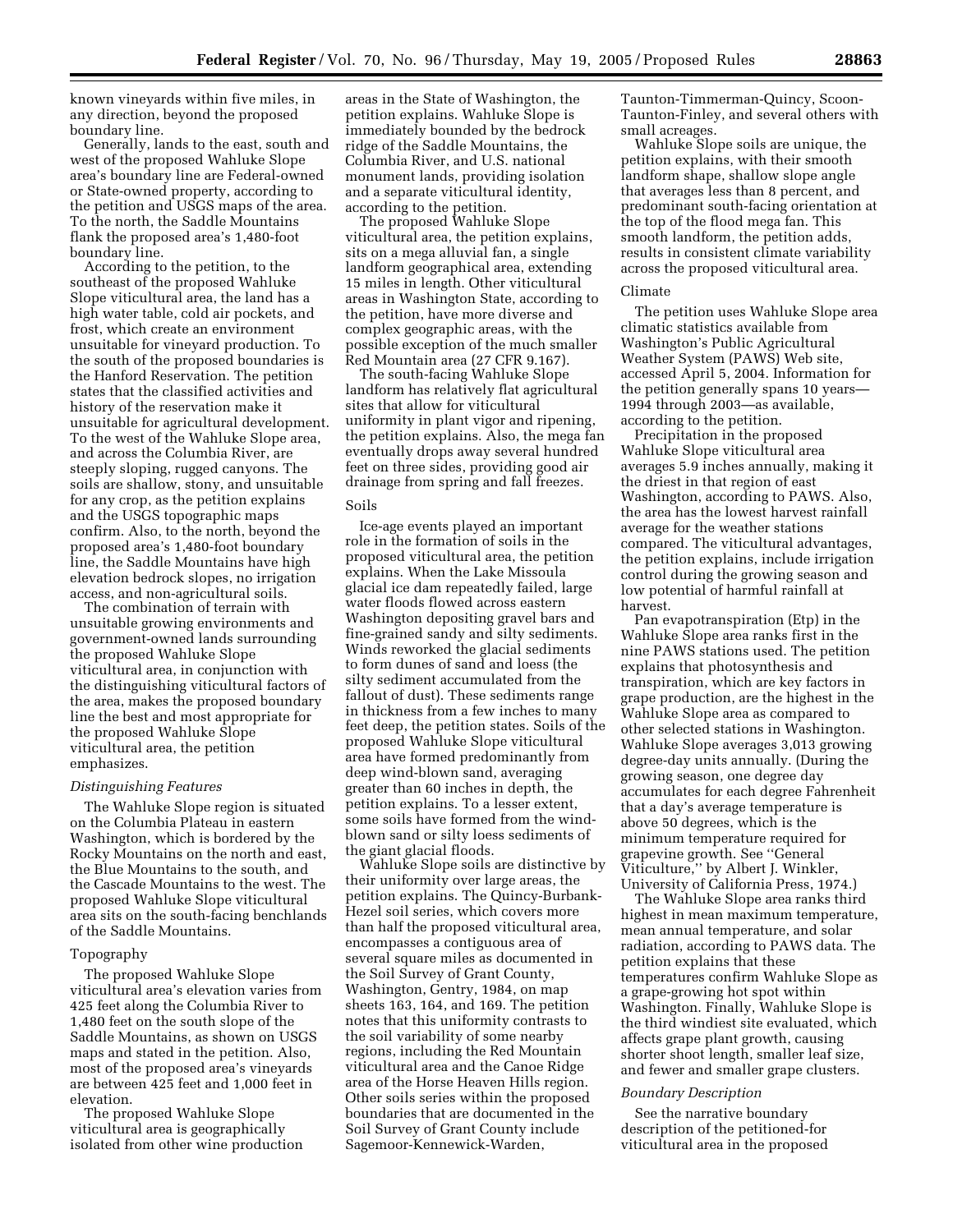regulatory text published at the end of this notice.

## *Maps*

The petitioner provided the required maps, and we list them below in the proposed regulatory text.

# **Impact on Current Wine Labels**

Part 4 of the TTB regulations prohibits any label reference on a wine that indicates or implies an origin other than the wine's true place of origin. If we establish this proposed viticultural area, its name, ''Wahluke Slope,'' will be recognized as a name of viticultural significance.

In addition, with the establishment of the Wahluke Slope viticultural area, the name ''Wahluke'' standing alone will be considered a term of viticultural significance because consumers and vintners could reasonably attribute the quality, reputation, or other characteristic of wine made from grapes grown in the proposed Wahluke Slope viticultural area to the name Wahluke itself. We note in this regard that information contained in the Geographic Names Information System maintained by the USGS, and a general search of relevant Internet Web sites, including the Wahluke School District, Wahluke High School, Wahluke Branch Canal and Wahluke Branch Ten Wasteway (canal), reveal that the name ''Wahluke'' is not used in many different geographic contexts throughout the United States but rather appears to apply in particular to the area in the State of Washington encompassed by the proposed Wahluke Slope viticultural area. Based on the evidence submitted, we find that ''Wahluke'' alone is locally and/or nationally known as referring to the area in the State of Washington encompassed by the proposed Wahluke Slope viticultural area. See 27 CFR 4.39(i)(3), which also provides that a name has viticultural significance when determined by a TTB officer.

Therefore, the proposed part 9 regulatory text set forth in this document specifies both ''Wahluke Slope'' and ''Wahluke'' as terms of viticultural significance for purposes of part 4 of the TTB regulations. If this proposed text is adopted as a final rule, wine bottlers using ''Wahluke Slope'' or ''Wahluke'' in a brand name, including a trademark, or in another label reference as to the origin of the wine, will have to ensure that the product is eligible to use ''Wahluke Slope'' or ''Wahluke'' as an appellation of origin.

For a wine to be eligible to use as an appellation of origin a viticultural area name or other term specified as being

viticulturally significant in part 9 of the TTB regulations, at least 85 percent of the grapes used to make the wine must have been grown within the area represented by that name or other term and the wine must meet the other conditions listed in 27 CFR 4.25(a)(3). If the wine is not eligible to use as an appellation of origin a viticultural area name or other viticulturally significant term that appears in the brand name, then the label is not in compliance and the bottler must change the brand name and obtain approval of a new label. Similarly, if the viticultural area name or other viticulturally significant term appears in another reference on the label in a misleading manner, the bottler would have to obtain approval of a new label. Accordingly, if a new label or a previously approved label uses the name ''Wahluke Slope'' or ''Wahluke'' for a wine that does not meet the 85 percent standard, the new label will not be approved, and the previously approved label will be subject to revocation, upon the effective date of the approval of the Wahluke Slope viticultural area.

Different rules apply if a wine has a brand name containing a viticultural area name that was used as a brand name on a label approved before July 7, 1986. See 27 CFR 4.39(i)(2) for details.

#### **Public Participation**

## *Comments Invited*

We invite comments from interested members of the public on whether we should establish the proposed viticultural area. We are also interested in receiving comments on the sufficiency and accuracy of the name, climatic, boundary and other required information submitted in support of the petition. In addition, we are interested in receiving comments on the proposal to identify ''Wahluke'' as a term of viticultural significance. Please provide any available specific information in support of your comments.

Because of the potential impact of the establishment of the proposed Wahluke Slope viticultural area on brand labels that include the words ''Wahluke Slope'' or the word ''Wahluke'' as discussed above under Impact on Current Wine Labels, we are particularly interested in comments regarding whether there will be a conflict between the proposed area name (including ''Wahluke'' alone) and currently used brand names. If a commenter believes that a conflict will arise, the comment should describe the nature of that conflict, including any anticipated negative economic impact that approval of the proposed viticultural area will

have on an existing viticultural enterprise. We are also interested in receiving suggestions for ways to avoid conflicts, for example by adopting a modified or different name for the viticultural area.

#### *Submitting Comments*

Please submit your comments by the closing date shown above in this notice. Your comments must include this notice number and your name and mailing address. Your comments must be legible and written in language acceptable for public disclosure. We do not acknowledge receipt of comments, and we consider all comments as originals. You may submit comments in one of five ways:

• *Mail:* You may send written comments to TTB at the address listed in the **ADDRESSES** section.

• *Facsimile:* You may submit comments by facsimile transmission to 202–927–8525. Faxed comments must—

(1) Be on 8.5- by 11-inch paper;

(2) Contain a legible, written signature; and

(3) Be no more than five pages long. This limitation assures electronic access to our equipment. We will not accept faxed comments that exceed five pages.

• *E-mail:* You may e-mail comments to *nprm@ttb.gov.* Comments transmitted by electronic mail must—

(1) Contain your e-mail address;

(2) Reference this notice number on the subject line; and

(3) Be legible when printed on 8.5- by 11-inch paper.

• *Online form:* We provide a comment form with the online copy of this notice on our Web site at *http:// www.ttb.gov/alcohol/rules/index.htm.* Select the ''Send comments via e-mail'' link under this notice number.

• *Federal e-rulemaking portal:* To submit comments to us via the Federal e-rulemaking portal, visit *http:// www.regulations.gov* and follow the instructions for submitting comments.

You may also write to the Administrator before the comment closing date to ask for a public hearing. The Administrator reserves the right to determine, in light of all circumstances, whether to hold a public hearing.

## *Confidentiality*

All submitted material is part of the public record and subject to disclosure. Do not enclose any material in your comments that you consider confidential or inappropriate for public disclosure.

#### *Public Disclosure*

You may view copies of this notice, the petition, the appropriate maps, and